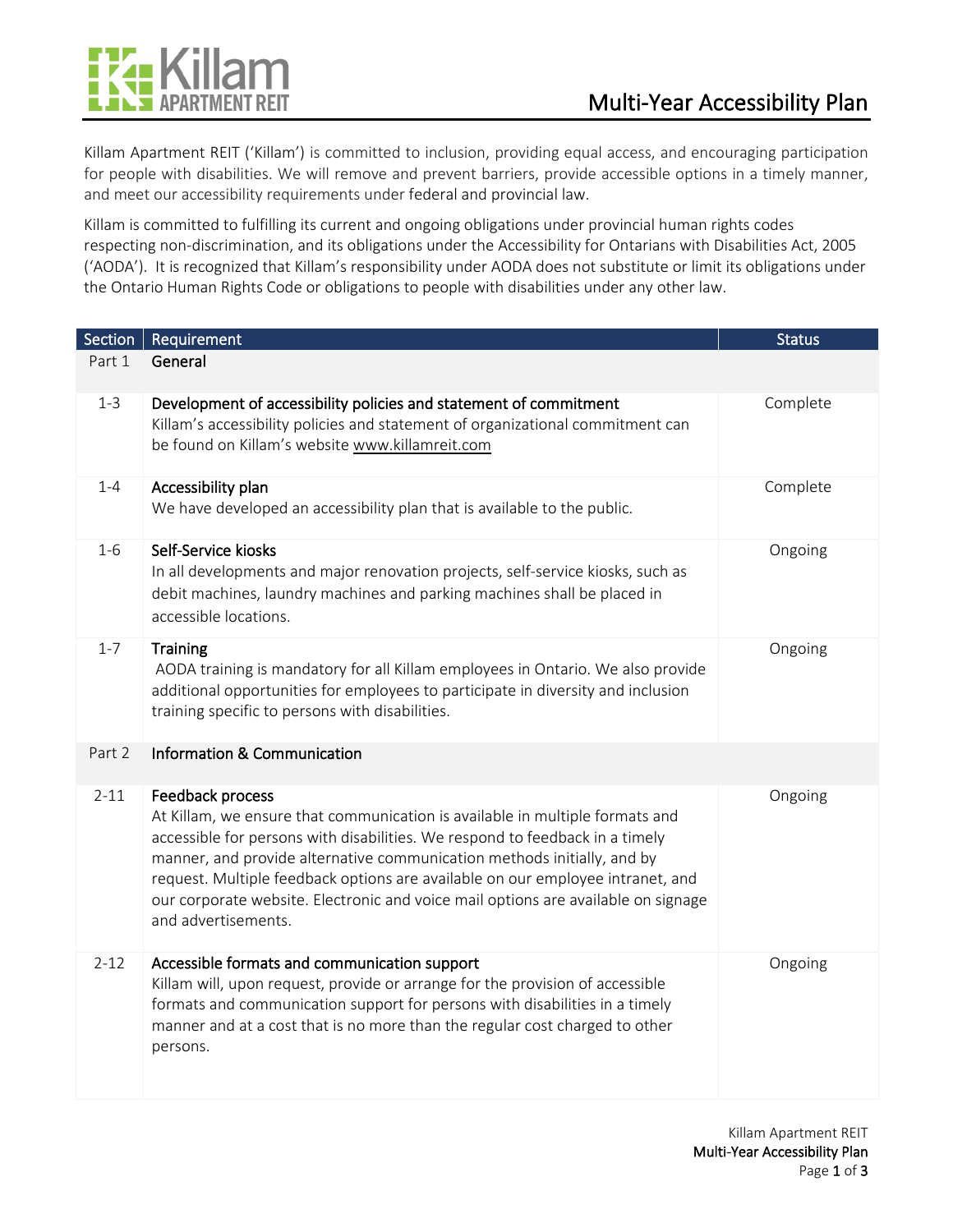| Section  | Requirement                                                                         | <b>Status</b>     |
|----------|-------------------------------------------------------------------------------------|-------------------|
| $2 - 13$ | Public safety information                                                           | Available upon    |
|          | Public safety information is available upon request.                                | request.          |
| $2 - 14$ | Web accessibility (WCAG 2.0, Level AA)                                              | Ongoing           |
|          | Website accessibility assessment is currently included in website design and        |                   |
|          | maintenance. Ongoing review and audit of website will allow for greater             | Target completion |
|          | opportunities in website accessibility. Ongoing improvements are necessary to       | 2022              |
|          | reach full compliance with the WCAG 2.0 Level AA standard, and such                 |                   |
|          | compliance is being sought in our current website upgrade.                          |                   |
|          |                                                                                     |                   |
| Part 3   | <b>Employment Standards</b>                                                         |                   |
| $3 - 22$ | Recruitment, general                                                                | Complete          |
|          | Killam's intent to provide accessible options for job applicants is stated on our   |                   |
|          | job postings and in other corporate material.                                       |                   |
| $3 - 23$ | Recruitment, assessment, and selection                                              | Ongoing           |
|          | Recruiters and other human resources practitioners are required to inform           |                   |
|          | selected applicants of accessible options for the selection process. Human          |                   |
|          | resources team members are required to participate in education and training        |                   |
|          | opportunities to support diverse recruitment and inclusive hiring practices.        |                   |
| $3 - 24$ | Recruitment, notice to successful applicants                                        | Ongoing           |
|          | Killam employees, upon hire, are notified of all policies and procedures, including |                   |
|          | diversity and inclusion, and accessibility policies. All employees are informed of  |                   |
|          | their requirement to participate in AODA training as part of their orientation to   |                   |
|          | the organization.                                                                   |                   |
| $3 - 25$ | Informing employees of supports                                                     | Complete          |
|          | Job postings include a commitment to accessibility in recruitment and selection     |                   |
|          | process. Potential employees will be provided reasonable supports, as               |                   |
|          | requested, to participate in the recruitment and selection process.                 |                   |
| $3 - 26$ | Accessible formats and communication support for employees                          | Ongoing           |
|          | Accessible formats and communication support will be provided upon request.         |                   |
| $3-27$   | Individual emergency workplace response                                             | Ongoing           |
|          | Individual emergency workplace response plans are prepared for employees as         |                   |
|          | required, and preparations made, as necessary to support employees in case of       |                   |
|          | an emergency.                                                                       |                   |
| $3 - 28$ | Individualized accommodation plans                                                  | Ongoing           |
|          | Employees requiring accommodation will collaborate with human resources to          |                   |
|          | determine an individualized accommodation plan. Employees will participate in       |                   |
|          | initial discussions, as well as a check-in meeting to determine if accommodations   |                   |
|          | have been successful or if further support is required.                             |                   |